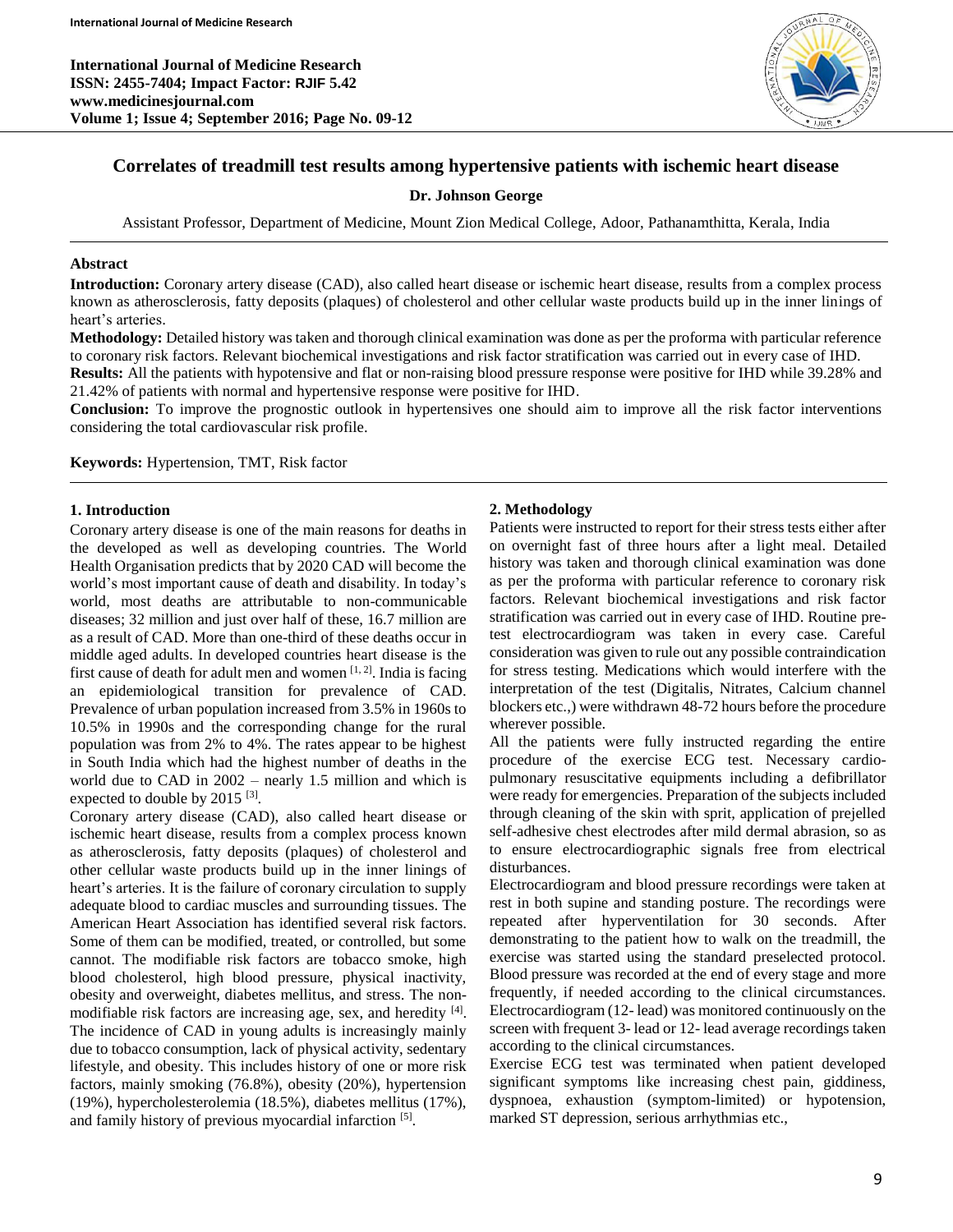Electrocardiographic monitoring and blood pressure recordings were contained during the recovery period for a minimum period of 6 minutes or till the abnormal changes reverted back to resting state.

ST-segment response was interpreted according to the standard criteria. The following ST segment changes were considered significant:

- 1. Horizontal or down sloping ST depression of 1mm or greater at (08ms) from the J point (1.5mm if it is up sloping)
- 2. ST-segment elevation of 1mm or more the control tracing in any lead except aVR.
- 3. In the presence of ST-depression in the control tracing, additional depression of 1.0mm more than the rest.

Other variables like, Heart rate response, Blood pressure response, pseudonormalisations, changes is R wave amplitude etc. Were taken into account in relevant cases.

After interpreting the stress test as normal or abnormal, appropriate advice was given to the patients.

Selected patients were later subjected to CORONARY ANGIOGRAPHY to assess the coronary anatomy and left ventricular function. Patients with significant Coronary artery disease (CAD) underwent REVASCULARISATION procedures like coronary artery by-pass grafts and percutaneous Tran's luminal coronary angioplasty at higher centres.

## **3. Results**

**Table 1:** Age distribution and its correlation with test results.

| Age (Yrs.) | Total No. | <b>Negative</b> | Positive (%) |
|------------|-----------|-----------------|--------------|
| $21 - 30$  |           |                 |              |
| $31-40$    |           |                 | 1(12.5)      |
| $41 - 50$  | 21        | 13              | 8 (38.09)    |
| 51-60      | 10        |                 | 6(60)        |
| > 60       | 10        |                 | 7 (70)       |
| Total      | 50        | 28              | 22 (44%)     |

The above table shows maximum number of patients were in age group 51-60 years. The percentage of positive tests in >60 years and then 41-50 years of age.

**Table 2:** Sex distribution and its correlation with test results.

| Sex    | Total No. |    | Negative   Positive $(\% )$ |
|--------|-----------|----|-----------------------------|
| Male   | 39        | 20 | 19 (48.7%)                  |
| Female |           |    | $3(28.2\%)$                 |

The sex distribution in the study revealed a male to female ratio of 3.5:1. In the group positive for IHD male to female ratio was 6.3:1. Overall 48.7% of male patients and 27.2% of female patients were positive for IHD (1.79:1).

**Table 3:** Correlation of physical activity of the patients with the test results.

| <b>Activity</b> | <b>Total No.</b> | <b>Negative</b> | <b>Positive</b> |
|-----------------|------------------|-----------------|-----------------|
| Sedentary       |                  |                 | 6(54.5%)        |
| Moderately      |                  |                 |                 |
| Active          | 19               | 10              | 9(47.3%)        |
| Active          | 20               | 13              | 7(35%)          |
|                 |                  |                 | フフ              |

It is observed that maximum positive results for IHD were

encountered in the sedentary individuals (54.5%).

**Table 4:** Correlation of Blood Pressure response

| <b>BP</b> response | <b>Total</b> | <b>Negative</b> | <b>Positive</b> |
|--------------------|--------------|-----------------|-----------------|
| Normal             | 28           | 17              | 11 (39.28%)     |
| Flat               |              |                 | $5(100\%)$      |
| Hypotensive        |              |                 | $3(100\%)$      |
| Hypertensive       | 14           |                 | 3(21.42%)       |

All the patients with hypotensive and flat or non-raising blood pressure response were positive for IHD while 39.28% and 21.42% of patients with normal and hypertensive response were positive for IHD.

**Table 5:** Correlation of resting ECG changes with the results.

| <b>Resting ECG</b>  | Total | <b>Negative</b> | <b>Positive</b> |
|---------------------|-------|-----------------|-----------------|
| Normal              | 44    |                 | 17 (38.63%)     |
| <b>ST-T Changes</b> |       |                 | 5 (83.33%)      |

38.63% of the patients were positive for ischaemia when resting ECG was normal and 83.33% of patients were positive for ischaemia even though their resting ECG showed ST-T changes.

**Table 6:** Correlation with recovery time.

| Time in minutes | <b>Positive</b> |
|-----------------|-----------------|
| 4-6             |                 |
| 7-8             |                 |
| $\mathcal{S}$   |                 |

This result shows 9 positive cases out of 22 cases taken more than 9 minutes and 8 cases taken 7-8 minutes and 5 cases 4-6 minutes from ST depression to normal ST pattern.

**Table 7:** Correlation with DBP

| <b>Diastolic</b> | Total No. | <b>Negative</b> | <b>Positive</b> |
|------------------|-----------|-----------------|-----------------|
| 72-78            |           |                 | $2(50\%)$       |
| 80-88            | 15        |                 | 6(40%)          |
| 90-98            | 18        | 12              | $6(33.3\%)$     |
| 100-110          | 13        |                 | 8 (61.5%)       |

Diastolic pressure 70-78mm Hg shows 50% of positive tests and 100-110 shows 61.5% of positive tests.

**Table 8:** Correlation with SBP

| <b>Systolic</b> | <b>Total No.</b> | <b>Negative</b> | <b>Positive</b> |
|-----------------|------------------|-----------------|-----------------|
| 110-118         | 2                |                 | $1(50\%)$       |
| 120-128         | 5                | 3               | 2(40%)          |
| 130-138         |                  | 4               | 3(42%)          |
| 140-148         | 12               | 9               | 3(25%)          |
| 150-158         | 10               | 6               | $4(40\%)$       |
| 160-168         |                  | 4               | 3(42%)          |
| 170-178         | 3                |                 | 2(66%)          |
| 180-188         |                  |                 | $1(100\%)$      |
| 190-200         | 2                |                 | $2(100\%)$      |
| >210            |                  |                 | $(100\%)$       |

Systolic pressure 170-210 mm Hg shows 100% positive tests and 120-160mm Hg shows increasing positive tests as increasing the pressure except for 140-148 mm Hg and 110-118 shows 50% positive tests.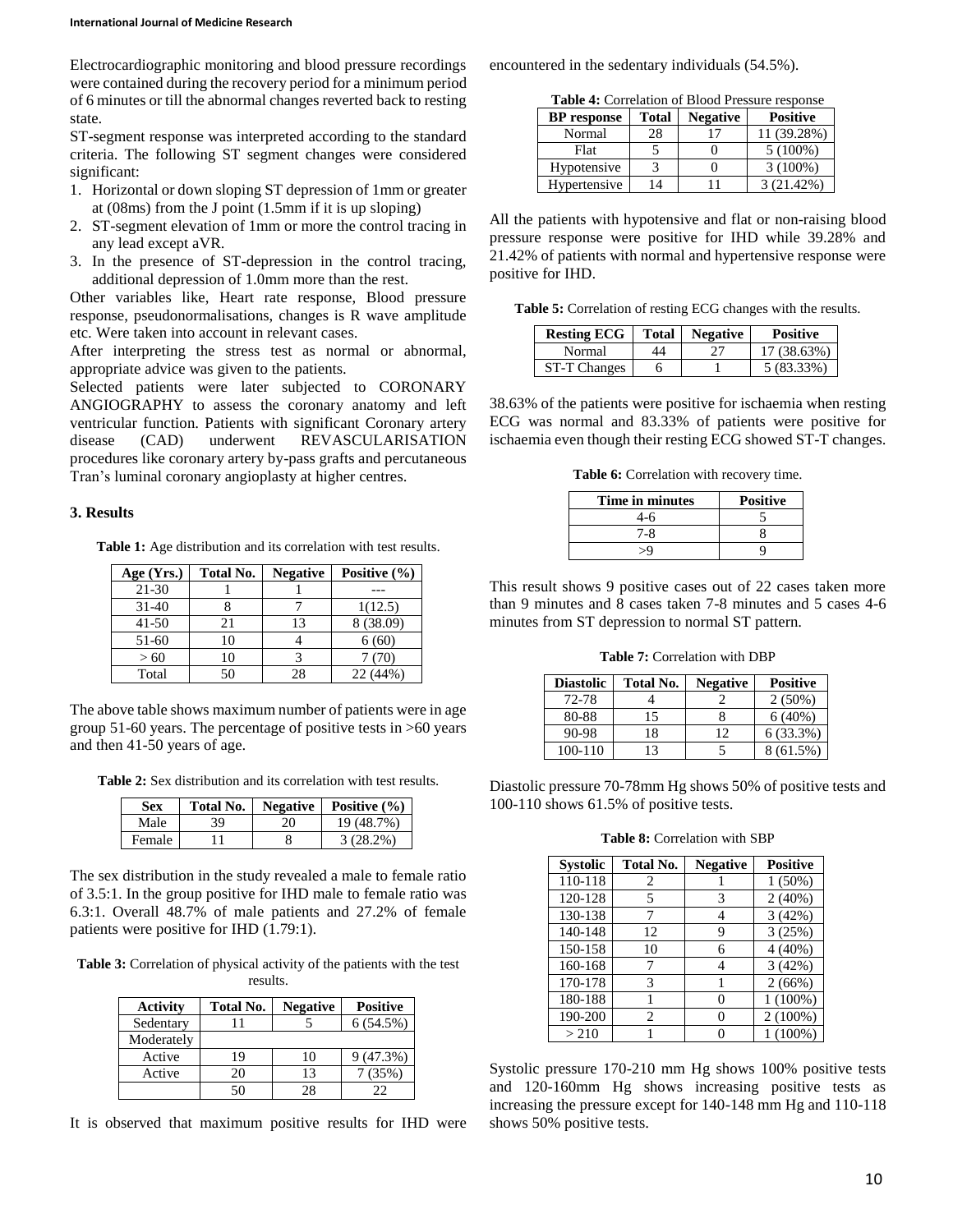| <b>Duration in years</b> | Total No. | <b>Negative</b> | <b>Positive</b> |
|--------------------------|-----------|-----------------|-----------------|
| $1-5$                    |           |                 | 1(12.5%)        |
| $6-10$                   |           |                 | 2(28.57%)       |
| 11-15                    | 10        |                 | 3(30%)          |
| 16-20                    | 12        |                 | $6(50\%)$       |
| $21 - 25$                |           |                 | 7(70%)          |
| > 25                     |           |                 | $(100\%)$       |

This result shows chances of IHD increases with duration of hypertension.

### **4. Discussion**

Arterial hypertension is a well-documented risk factor for cardiovascular diseases but other factors also contribute to increased CVD risk. All the known CVD associated factors should be regarded as ingredients in a total CVD risk profile. Many studies have been shown that the same risk factors known to operate in normotensives and untreated hypertensives are also operative is treated hypertensives.

Despite the favorable effort of antihypertensive treatment on overall CVD morbidity both total mortality and CVD morbidity remain higher in treated hypertensive than in normotensives and in the total population whether this is due to inadequate blood pressure control inadequate interventions on other risk factor, negative effects on CVD risk from antihypertensive drugs or starting intervention too late in life is unknown.

Most investigators have found that angina pectoris is more frequently found in hypertensive than in normotensive persons and this association increase continuously as blood pressure level increase. Hypertension is present in about 50% of men with angina this percentage is higher is women Eppinger and Levine in 1934 considered the rarity of normal blood pressure is women with angina pectoris helpful in diagnosis of the presence of angina preceding the first diagnosed acute myocardial infarction about 50% had a history of systemic hypertension.

In our study 27(54%) patients had typical angina and 17 patients out of 27 had positive test for ischaemia. Out of 39 males 19 (48.7%) had angina and out of 11 femals 8 (72.7%) had angina. William J. Elliot in 1983 analysed risk factors in 112 patients [6].

**Table 10:** Comparison

| <b>Risk factor</b> | <b>THD</b>             |     | Non IHD                |     |
|--------------------|------------------------|-----|------------------------|-----|
|                    | <b>Elliots Present</b> |     | <b>Elliots Present</b> |     |
| Hypertension       | 48.14%                 | 44% | 45.16%                 | 56% |

Prevalence of IHD in hypertension less in present study than Elliots study and non IHD is more than elliots study compared to present study.

A 12 years follow up study by primary prevention trial in Goleberg Sweden for treated hypertensives surprisingly showed systolic and diastolic BP there seemed to be a level (Approximately 150 and 85mm Hg respectively) below which further reduction of BP had no additional benefit from treatment [7]. And a study by John M. Cruickshank and his Associates from clatterbridge Hospital England had also showed that lowering a raised diastolic blood pressure to below 85 mmHg may be associated with an increase in coronary artery disease may be harmed by a lowering of blood pressure [8].

In present study diastolic blood pressure in treated patients 70- 78 mmHg shows 50% of positive tests and 80-88 mmHg shows 40% of positive tests and 90-98 mmHg shows only 33.3% positive tests and 100-110 mmHg shows 61.5% of positive tests. And is systolic blood pressure 110-118 shows 50% of positive test and 150-158 shows only 40% of positive tests and above 158 mmHg shows increasing percentage of positive test with increasing systolic pressure.

In present study correlation with duration of hypertension, positive tests. Percentage increase with the duration of hypertension. 1 to 5 years of duration of hypertension shows 12.5% of positive tests and 16-20 years 50% and 21-25 years 70% and >25 years 100% of positive test.

Patients those are taking antihypertensive treatment shows 40.5% positive tests and those who are not on treatment shows 62.5% of positive tests. This definitely shows risk of ischaemic heart disease is proportional to the level of the blood pressure. Other risk factors of IHD are diabetes, smoking, raised cholesterol and family history of hypertensive. A comparison with Willaim J. Elliot study<sup>6</sup> and present study is as follows.

| <b>Risk Factors</b> | <b>IHD</b> |       |        | <b>Non IHD</b> |
|---------------------|------------|-------|--------|----------------|
| Diabetes            | 23.45%     | 75%   | 12.90% | 25%            |
| Raised cholesterol  | 29.63%     | 58.8% | 12.90% | 41.17%         |
| Smoking             | 28.02%     | 69.3% | 51.61% | 30.7%          |
| F/H of HTN          | 45.60%     | 57.2% | 41.93% | 42.8%          |

Present study shows hypertension, with other risk factors definitely contributing to increased risk of coronary artery disease. Hypertension associated with other risk factors almost doubled the risk of ischaemic heart disease.

To improve the prognostic outlook in hypertensives one should aim to improve all the risk factors interventions considering the total cardiovascular risk profile.

CVD morbidity is still highest in the hypertensives compared with the normotensive because the risk of CVD is multifactorial. So care of hypertensive subjects should be improved.

#### **5. Conclusion**

The risk of complications of systemic hypertension is proportional to the level of the blood pressure and lowering the level decreases the frequency of complications of hypertension.

#### **6. References**

- 1. Bluemke DA, Achenbach S. Non-invasive coronary artery imaging: a scientific statement from the American Heart Association committee on cardiovascular imaging and intervention of the council on cardiovascular radiology and intervention, and the councils on clinical cardiology and cardiovascular disease in the young. Circulation 2008; 118(5):586-606.
- 2. Ghaffar A, Reddy KS, Singhi M. Burden of noncommunicable disease in South Asia. British Medical J. 2006; 19:306-9.
- 3. Abedi P, Husseini M, Shojaredeh. Health beliefs and cardiovascular risk factors in adults in Iran. [Online]. Available from: URL: http:pjms.com.pk.
- 4. Rosamond W. Heart disease and stroke statistics-2007 update: A report from the American Heart Association Statistics Committee and Stroke Statistics Subcommittee. Circulation. 2007; 115(5):69-171.
- 5. Yavagal. Coronary artery disease epidemic in Indians; a cause for alarm and call for action. J Indian Medical Association. 2001; 98(11):694-702.